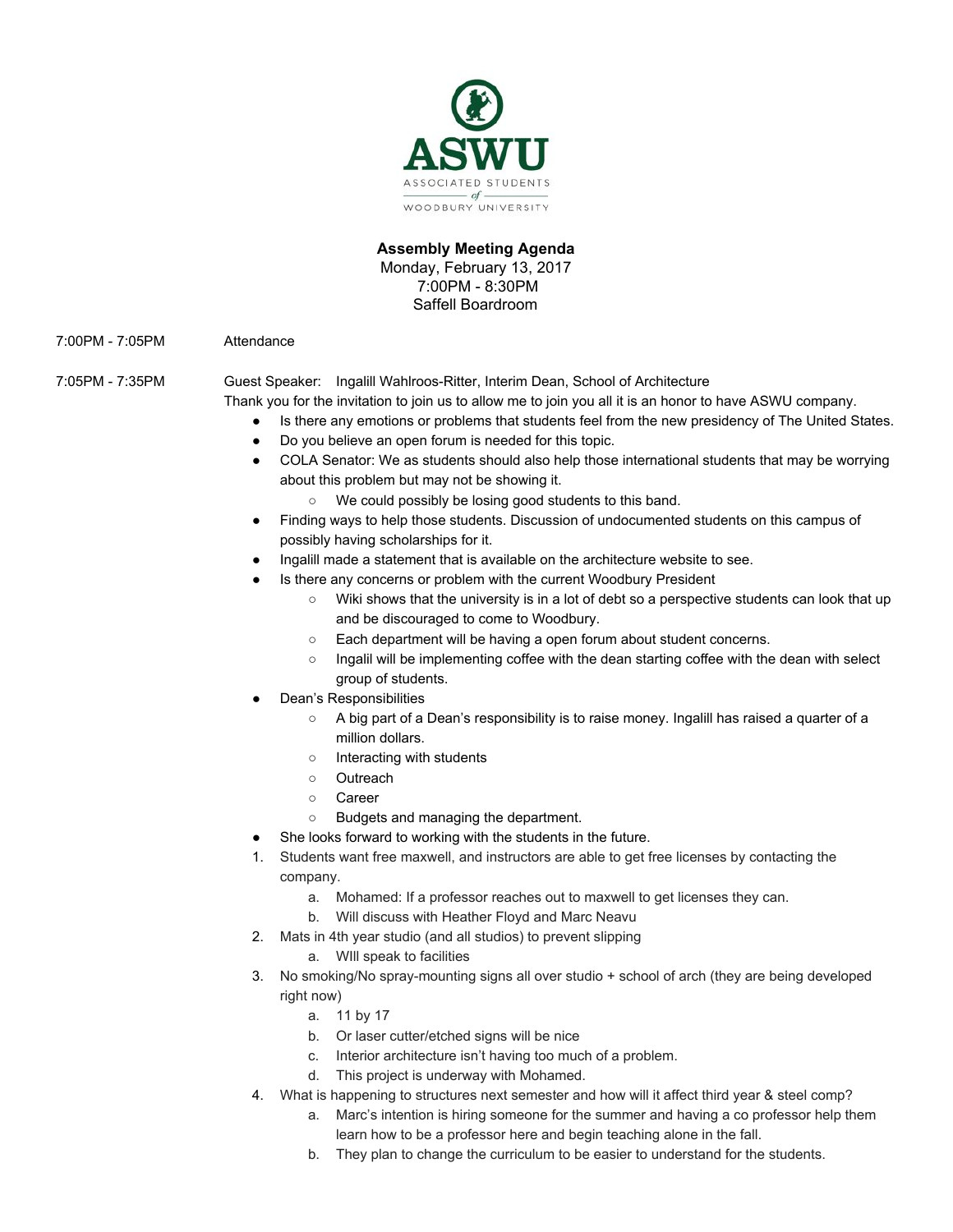- 5. Is there going to be a rotation of new adjunct faculty? (students) aren't happy with current adjunct faculty.
	- a. Students need to fill out student surveys for their courses otherwise no change can take place.
	- b. Also be sure to be specific on these surveys.
	- c. Student Question: Having a more collaborative effort with different majors.
		- i. 3 ways that can happen it has to come in a proposal
			- 1. Top down chairs
			- 2. Professors
			- 3. Student
				- a. Need at least 10 students that will take that class and are interested in taking the class
					- i. Having signature of students who are interested.
				- b. Then work with the chairs.
- 6. DFL lab hours Can it be opened tuesdays/fridays for certain hours for thesis students.
	- a. If other people that aren't in architecture apply for the postion then we can open it it is because only architecture students work the labs so they have students who have class at that time.
	- b. Have a signature list of people who would want this change to present as well.
- 7. Study abroad programs for 2018
	- a. Is open to all students not many students outside architecture are aware of that.
	- b. Macau is in the works
	- c. Make sure that the advisors are aware.
	- d. Student: Is to have a range of duration of the program.
	- e. University puts in 40% of student tuition and the student also pays out of pocket for the program.
- 8. Printing fees included in tuition the studio lab fees in other majors (such as Graphic Design) go straight to students' printing accounts
	- a. Faculty in the department are working with IT to lower printing cost.
	- b. Was told by Eric that this does not happen.
- 9. Spray Booths when will they be coming?
	- a. IA has one
	- b. Will be working with Randy to get them within in the next year.
	- c. Metal Shop- when will it be built.
		- i. Is a capital expenditure and is one that is being held.
- 10. Competitions other studio years can compete in? (example: 3B for steel comp)
	- a. Temporary spaces for student competitions to display the architecture work with a competition.
		- i. Would need to make a proposal then to present to higher ups.
- **Weekly Round Ups** 
	- Having a nook space like IIDA to display events
	- Bulletin boards where are they?
		- ASWU has been waiting for approval Exec VP Alex has already spoke with Marc about where Architecture department would like the bulletin board.
- How to get the San Diego campus involved with ASWU here.
- How to get students to go to lectures
	- Projecting ASWU website calendar
	- Projecting what the lecture is.
- 7:35PM 7:45PM Upcoming Events

7:45PM - 8:00PM Senator Reports

School of Architecture

- a. No Report
- 

1. Mohamed Hasan [mohamedhasan1256@gmail.com](mailto:mohamedhasan1256@gmail.com)

2. VACANT Please email any recommendations to aswu@woodbury.edu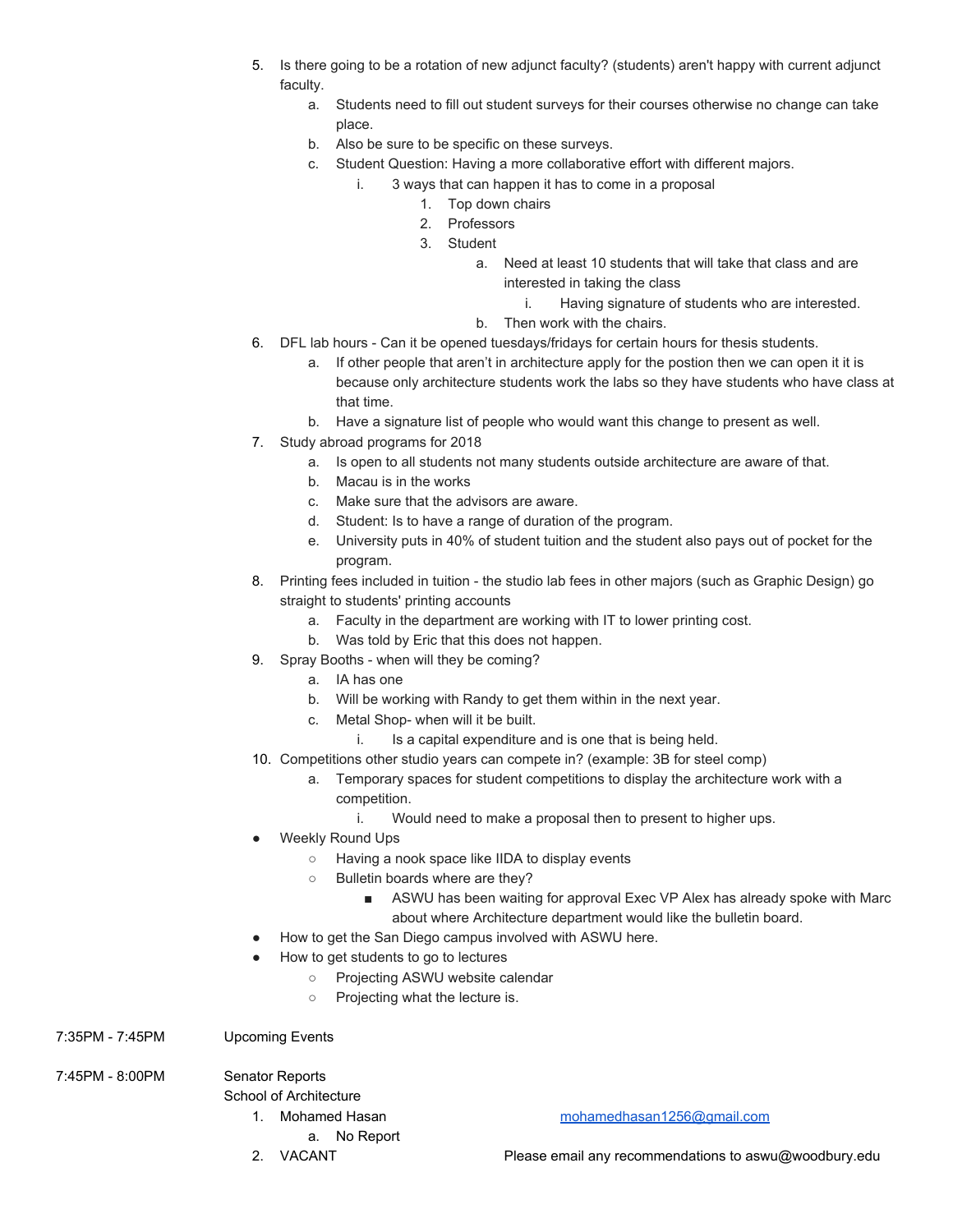School of Business

- 
- 
- School of Media, Culture, and Design
	- - a. No Report
	-
	- a. No Report
- College of Liberal Arts
	-

1. VACANT Please email any recommendations to aswu@woodbury.edu 2. VACANT Please email any recommendations to aswu@woodbury.edu

1. Niomie Glory [niomie.glory@gmail.com](mailto:niomie.glory@gmail.com)

2. Andrew Hill [drewboy585@gmail.com](mailto:drewboy585@gmail.com)

## 1. Tricia Lopez tricia lopez1131@yahoo.com

- a. Had a meeting with Dean of COLA Douglas Cremer these are the notes we came up with to present at the meeting.
	- i. Gathering for students in college majors week of March 6, either Tuesday or Thursday or both at noon with some food in the grove by the pool
	- ii. Post-midterm de-stressors, active, games, etc. with time also to meet about a college student organization and talk to their senator
	- iii. Tricia will discuss with Prof. Writing students and Amanda from Interdisciplinary studies and I will do the same with politics and history
	- iv. Need to calendar upcoming events that all college students and even university students can attend
	- v. COLA Population- 30 Students
- 2. VACANT Please email any recommendations to aswu@woodbury.edu
- 8:00PM 8:15PM Executive Board Reports
	-

1. Jia Er Lin, President in the state is a state in the intervention of the state in the state in the state in the state in the state is a state of the state in the state in the state in the state is a state in the state i

- a. Graduation Committee Updates
	- i. President likes the idea of having Angella Nazarian (Graduation Speaker) to get to know the graduates, that way the speech is more relevant to us. However, this is only for a selected group of students. If you are in a major-based org like the Comm Club/AIAS/Accounting Society/ETC, please email me names + emails of TWO SENIORS as volunteers BY WEDNESDAY MORNING 10AM! I will also be asking these volunteers for ideas as we plan Senior Week and feedback for the Graduation Committee.
	- ii. Graduation Dinner will take place May 5 on campus student + 2 guests are free.
	- iii. ASWU is partnering up with Advancement for Graduation Gifts (license plates!) and we will be giving out picture frames.
- b. Digital ballot coming out Feb 22 to all undergraduate students at Woodbury Burbank
	- i. ASWU E Board Elections
	- ii. ASWU Constitution & ByLaws Revisions (let me know if you have any! send it to me by this Thursday!)
	- iii. ASWU Awards nominations Event of the Year, Outstanding Org of the Year, Emerging Org of the Year, Advisor of the Year; Assembly will vote March 6 (awards will be given out at Student Leader Dinner on April 13)
	- iv. Excellency in Teaching Awards nominations (SoB, CoLA, SoA, MCD, Library) along with some spoof awards that Shamane and I worked on; Assembly will vote on March 6- awards will be given out at Wammy Awards - IIDA organizing
- c. AS-You Day: February 22 11:30AM-1:30PM
	- i. Candidate speeches 12NOON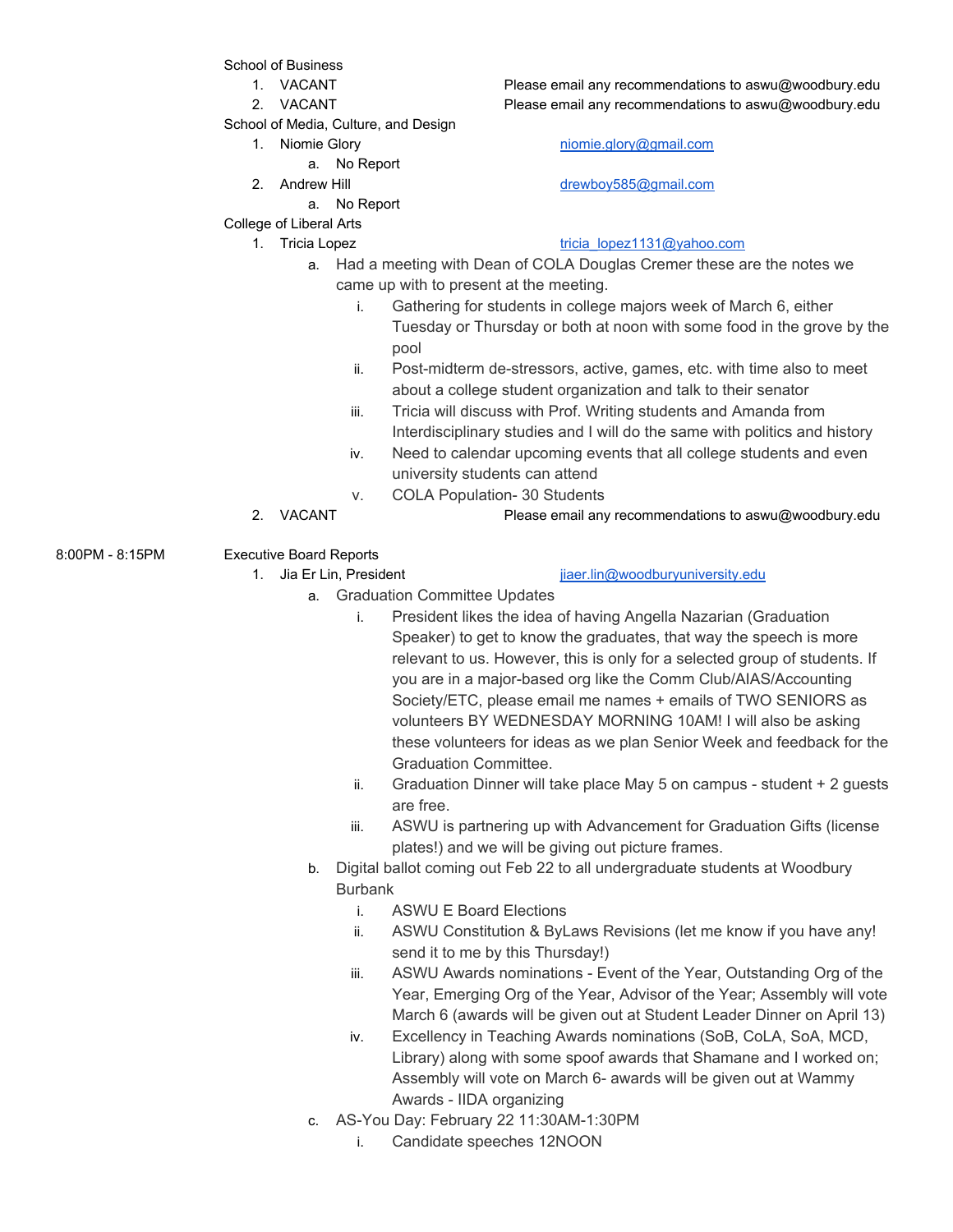- ii. Food truck TK Burgers (menu combination of 200 cheeseburgers, hamburgers, veggie burgers, marinated chicken sandwiches, fries, sodas, bottled water)
- iii. candidates:
	- 1. President- Alexandra Holguin
	- 2. Exec VP- William Garcia
	- 3. VP Finance- Bennet Cariaga, Mohamed Hasan
	- 4. VP Student Orgs- Marta Huo
	- 5. VP Marketing- Adam Ramirez
	- 6. VP Student Life- Autumn Davis
- d. Eboard meeting with President Steele Wednesday night
	- i. Will upadey at next meeting
- 

## 2. Alex Holguin, Executive VP [alexholguin18@hotmail.com](mailto:alexholguin18@hotmail.com)

- a. Jane and I are still working very hard to renovate the south hall courtyard to have it completed by Rotaracts event on the 25th. We would love your participation to help with the opening of the community garden on the 25th from 11:30a-2p. Thank you Rotaract for having this event.
- b. Projects for this semester that the interns, project manager, and eboard will be working on
	- i. Pool House Privacy Fence
	- ii. Privacy for the school gym- frosted glass film
	- iii. Communal space advancements-upper quad, grove, and quad
	- iv. Bulletin Boards across campus
	- v. Condom Dispensers will be done being built tomorrow for installment right in time for national condom week.
	- vi. Workouts to follow for the gym
	- vii. Spirit Week
	- viii. Senior Week
	- ix. Mascott of Woody Costume
	- x. Swagon
	- xi. Studio Scrap bins for Interior and Arch-we are helping with the project but the architecture department is funding it
- c. I have been sending attendance reminders be sure to check your emails for them. If you do not receive one then that means you or a representative were present.
- 3. Alecks Rodriguez, VP of Finance **[alex.rodriguez@woodburyuniversity.edu](mailto:alex.rodriguez@woodburyuniversity.edu)** 
	- a. All Transfers have been submitted, Please check your accounts. If there are any questions or discrepancies please contact me. I will be sending out an email by tomorrow, with the reconciliation information, remember you are alloted 10 days to submit the packet; any item missing/late packet results in \$25 . Also, make sure you are going out and supporting all the events passed during OAC.
- 4. Esteban Cerna, VP of Student Orgs [esteban.m.cerna@hotmail.com](mailto:esteban.m.cerna@hotmail.com)
	- a. Please be sure to do your organization renewal if you have not done so already.
	- b. Also be sure to pick up your new signature card for the business office in your organization's mail box located in the office of student affairs.
	- c. Email Esteban if you would like to be in the organizations organization fair with \$100 contribution from ASWU.
- 5. Stephanie Sandoval, VP of Marketing [stephanie.sandoval@woodburyuniversity.edu](mailto:stephanie.sandoval@woodburyuniversity.edu)
	- a. Remember to send me your flyers 2 weeks in advance with approval from the Office of Student Affairs stamp, and the properly sized ASWU Co-Sponsor stamp
	- b. Also it has come to my attention that Instagram does not allow us to repost if you are not following the ASWU ig, We can see that you have tagged us but I stress that you must be following us in order for us to repost your content.
	- c. On that note, If you do tag us for non OAC sponsored events please make sure that you have all the information on the original post, I can not repost something without the answers to who, what, when, and where.
- 6. Amanda Sachartoff, VP of Student Life [amandasachartoff@gmail.com](mailto:amandasachartoff@gmail.com)